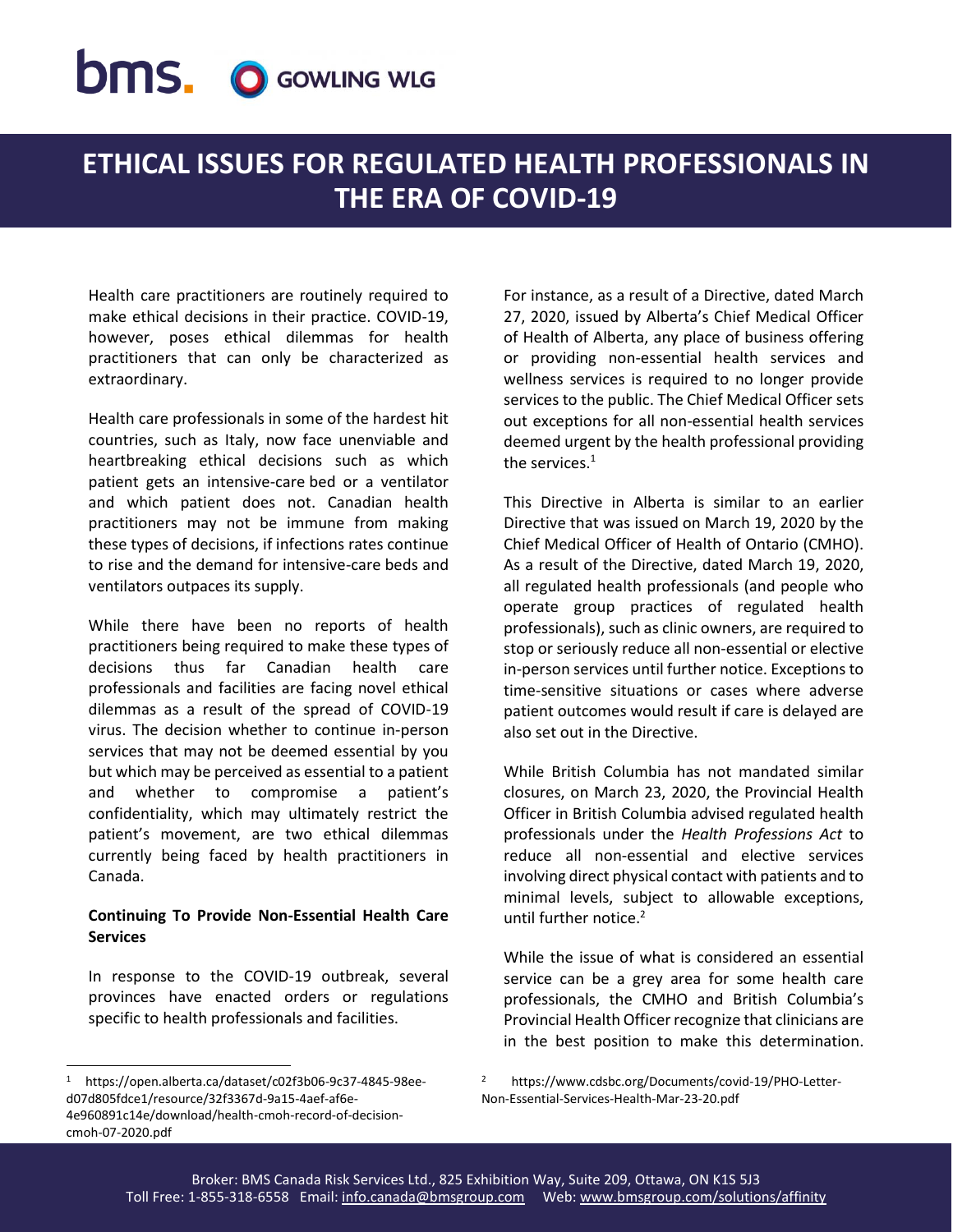They also advise clinicians to take direction from their regulatory College in making decisions regarding the reduction or elimination of nonessential services and to consider certain principles in their decisions. For instance, British Columbia's Provincial Health Officer has set out the following principles<sup>3</sup> to be considered when making decisions on the reduction or elimination of non-essential services:

- *1. Proportionality: Measures taken should be proportionate to and commensurate with the real or anticipated risk one is trying to prevent.*
- *2. The Harm Principle: Measures taken should attempt to limit harm wherever possible, taking into consideration all available alternatives, and the balance of differential benefits and burdens that result.*
- *3. Fairness: Persons ought to have equal access to health care resources, benefit ought to be offered preferentially to those who will derive the greatest benefit, and resources ought to be distributed such that the maximum benefits to the greatest number will be achieved.*
- *4. Reciprocity: Certain persons or populations will be particularly burdened as a result of a reduction in non-essential services. As such, patients and clients should have the ability to have their health monitored and it be revaluated as required.*

The Directives also highlight that decisions regarding the reduction or elimination of non-essential and elective services should be made using processes that are fair to all patients.

Other provinces, such as Newfoundland and Labrador, have issued similar directives by their respective Chief Medical Health Officers.<sup>4</sup> Those directives along with similar accompanying principles and the recommendations of provincial Colleges that govern health professionals can assist

 $\overline{a}$ 

to guide all health care professionals who have limited their practice. Many regulatory Colleges have now dedicated web pages and have also produced a list of FAQs (frequently asked questions) pertaining to COVID-19 related issues.

While Colleges are developing guidance on continuing care with clients in the era of COVID-19, some questions to consider when making clinical judgements and ethical decisions about whether to defer services could include:

- What are the possible consequences to the client if I do not provide the client with service?
- If a client does not receive my professional service at this time will their condition deteriorate and to what extent?
- Am I able to meet my client's needs using alternative means such as virtual care?
- Do I have the capacity, tools and resources to prioritize clients and services and safeguard their health for in-person visits?

## **Release of Personal Health Information To Public Health Officials**

Those health care professionals who continue to provide services may be concerned about how to handle confidentiality issues arising from COVID-19.

Health care custodians may face the ethical dilemma about whether to contact a health authority, where, for instance, their patient discloses or exhibits COVID-19 symptoms and yet does not wish to be tested. While regulated health care professionals are not required to report suspected COVID-19 cases, if health professionals who have reasonable grounds to believe that the disclosure is necessary for the purposes of eliminating or reducing a risk of harm, then they *may* disclose information under section 40(1) of the *Personal Health Information Protection Act, 2004* 

<sup>&</sup>lt;sup>3</sup> These principles are almost identical to those set out in Ontario.

https://www.gov.nl.ca/covid-19/files/Special-Measures-Order-Amendment-Order-March-24- 2020.pdf.